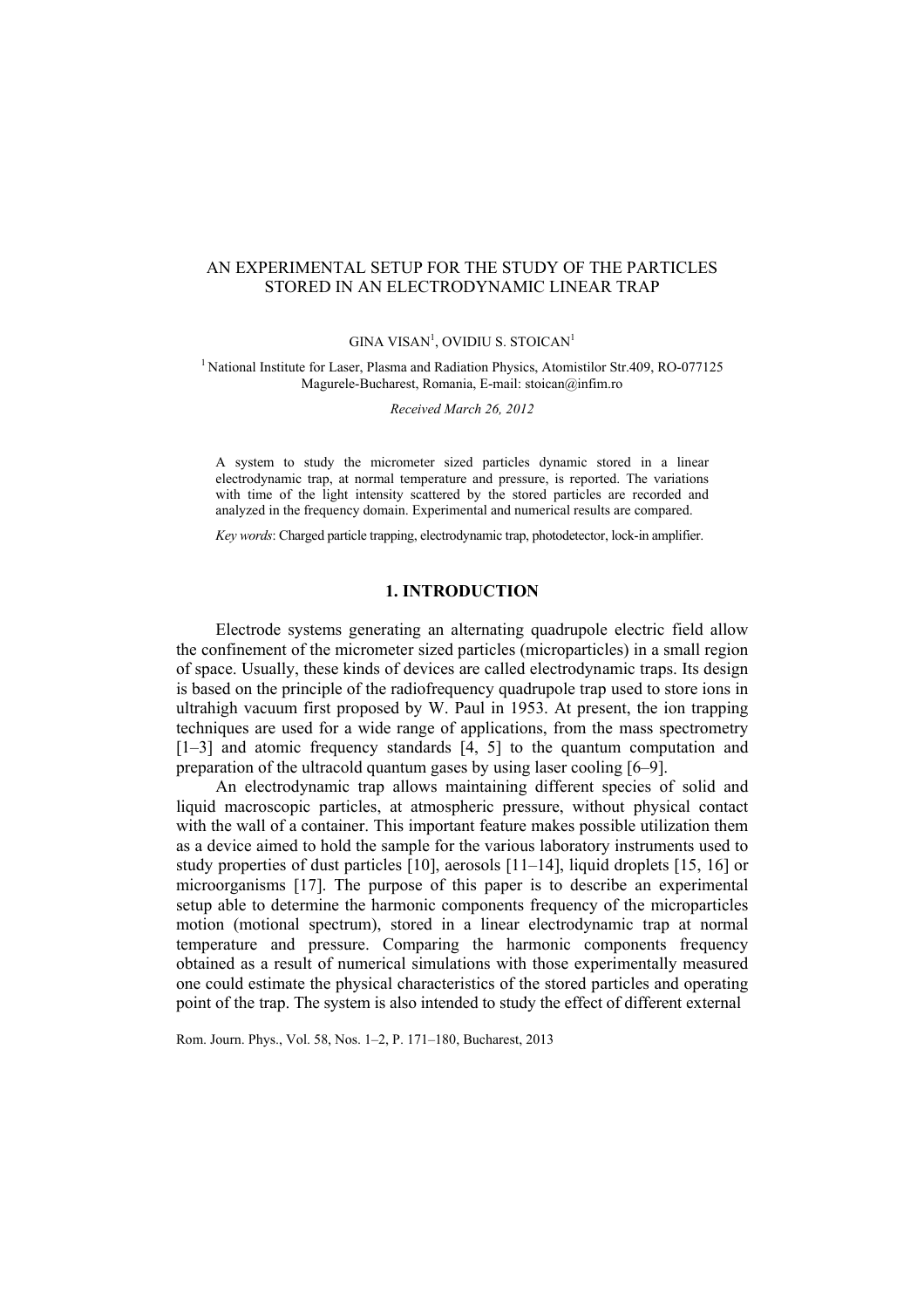forces on the stored microparticles. The measurement chain consists of a modulated laser source, a photodetector, a phase sensitive demodulator (lock-in amplifier) and a spectrum analyzer. This approach represents an improvement of the setup described in [18, 19] where the laser beam was not modulated and the photodetector output voltage has been applied directly to the input of a spectrum analyzer.

### **2. ELECTRODYNAMIC TRAP LAYOUT**

A linear electrodynamic trap consists of four identically brass rods: E1, E2, E3, E4, equidistantly spaced and two "endcap" electrodes: E5, E6. The electrode E1 is connected to the laboratory ground. A high ac sinusoidal voltage  $V_{ac} = V_0 \cos 2\pi f_0 t$  is applied to the electrodes E2 and E3. The gravity force is balanced by a dc voltage *Ux* applied between the electrodes E1 and E4. Another dc voltage  $U_z$  is applied to the endcap electrodes E5, E6 in order to assure the axial stability of the stored particles. Spatial arrangement and electrical circuit of the electrodes for a linear electrodynamic trap is shown schematically in Figure 1.



Fig. 1 – Spatial arrangement and electrical circuit of the electrodes for a linear electrodynamic trap.

To block air streams the whole trap is enclosed in a transparent plastic box. The charged microparticles are stored on the longitudinal axis of the electrodynamic trap, at normal pressure and temperature, for hours, in a quasi interaction free environment. In Figure 2 a representative image of a stored microparticles cloud is shown. Polarity of the voltage  $U_x$  can be reversed. By varying the magnitude of the voltage  $U_x$  and/or changing its polarity the stored particles cloud can be displaced vertically. The necessary dc voltages  $U_x$  and  $U_z$ , amplitude  $V_0$  and frequency  $f_0$  of the ac voltage depend on the physical dimensions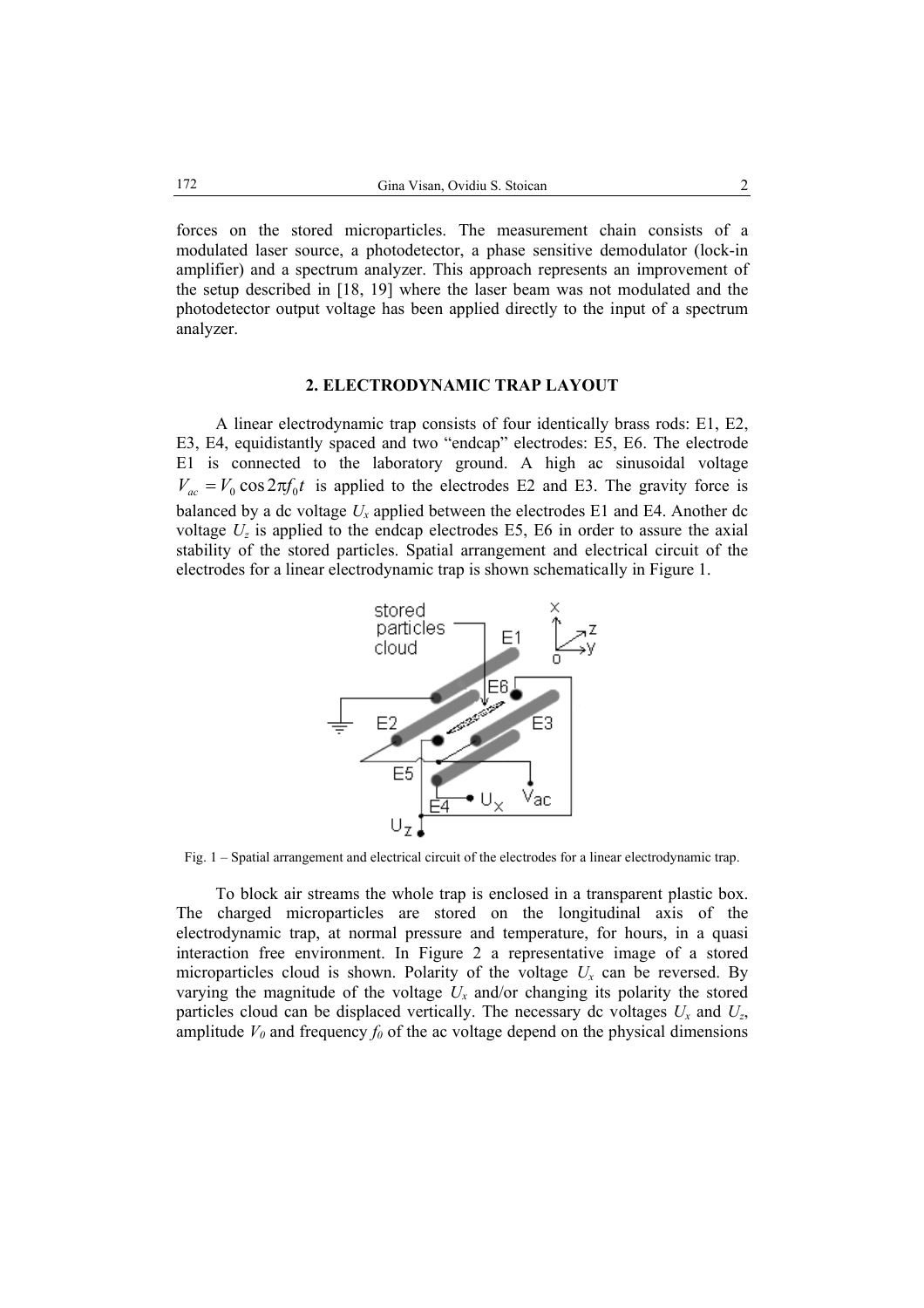of the trap and particles size. In the case of a trap with the distance between rod electrodes of the order of a centimeter and distance between endcap electrodes of a few centimeters, the dc voltages  $U_x$  and  $U_z$  can be varied in the range  $0-1000V$ , while ac voltage  $V_{ac}$  is on the order of  $1-4kV_{rms}$  at a frequency from 40 to 100 Hz. More details on the mechanical layout and electrical supply of the linear electrodynamic traps can be found in [19, 20].



Fig. 2 – Microparticles cloud (pointed by the arrow) stored along the longitudinal axis of the linear trap [19].

## **3. MEASUREMENT CHAIN**

The design of the measurement chain is similar to the method described in [10] implemented to a linear electrodynamic trap. Advantages of a linear trap compared to a classical quadrupole trap are: a lot of particles are confined in a narrow region along the longitudinal symmetry axis; capability to store a large number of particles; good optical access; simple mechanical layout. The block diagram of the measurement chain is shown in Figure 3. The output beam (incident radiation) of a low power laser diode is directed along the axis of the linear trap. For this purpose a hole was drilled into one of the endcap electrode (E6) allowing the passing of the laser beam. The maximum illumination of the stored microparticles cloud is achieved by adjusting properly the voltage *Ux*. The incident laser beam is modulated on/off at a frequency  $f_s$  much higher than that of ac voltage  $(f_s \gg f_0)$ . A photodetector PD is directed normal to the linear trap longitudinal axis. A certain amount of the radiation scattered by the stored particles is received by the photodetector and converted into an electrical signal. Therefore, the photodetector provides an electric signal only if there are stored particles in the trap region crossed by the laser beam. The resulting electrical voltage *Uph* at the output of the photodetector represents a series of pulses of variable amplitude at fixed frequency *fs*. This electrical signal is applied to the input of a lock-in amplifier. The voltage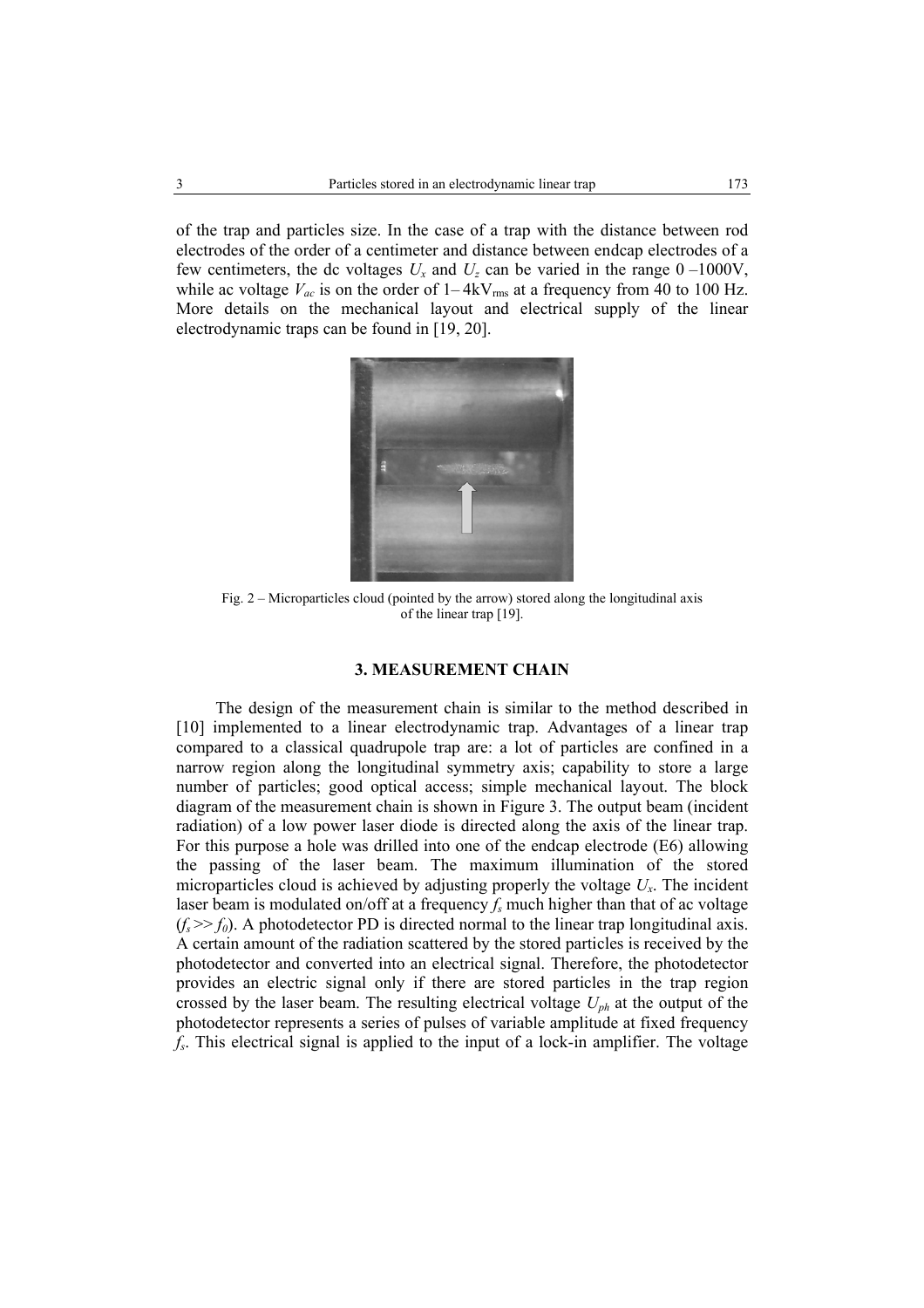*Us*, driving the functional block which modulates on/off the laser beam, is used as the lock-in reference signal. In this way only photodetector signal components coherently (same frequency and phase) with laser beam pulses are amplified and demodulated. The parasitic signals, especially due to the ac voltage applied to the trap electrodes or mains hum, are rejected. The motion of the stored particles modulates the intensity of the scattered optical radiation collected by the photodetector. Consequently, after demodulation, photodetector output voltage contains the same harmonic components. A spectrum analyzer is used to perform Fourier transform of the time varying signal provided by the lock-in amplifier allowing the frequency domain analysis of the radiation scattered by the stored particles.



Fig. 3 – Block diagram of the measurement chain.

Practical realization of the measurement chain includes a Burr-Brown OPT301 integrated circuit as the photodetector. According to its datasheet, OPT301 is an optoelectronic device containing a photodiode and a transimpedance amplifier integrated on a single dielectrically isolated chip [21]. Following the design recommended by the manufacturer, an appropriate electronic circuit has been added in order to reject unwanted steady state background light and to improve the signal to noise ratio by amplifying the photodetector output signal (Figure 4). As a result the assembly consisting of photodetector and electronic circuit acts as a high pass filter characterized by cutoff frequency  $f_c$  given by formula [21]:

$$
f_c = \frac{1M\Omega}{R_3(2\pi R_2 C_2)}\tag{1}
$$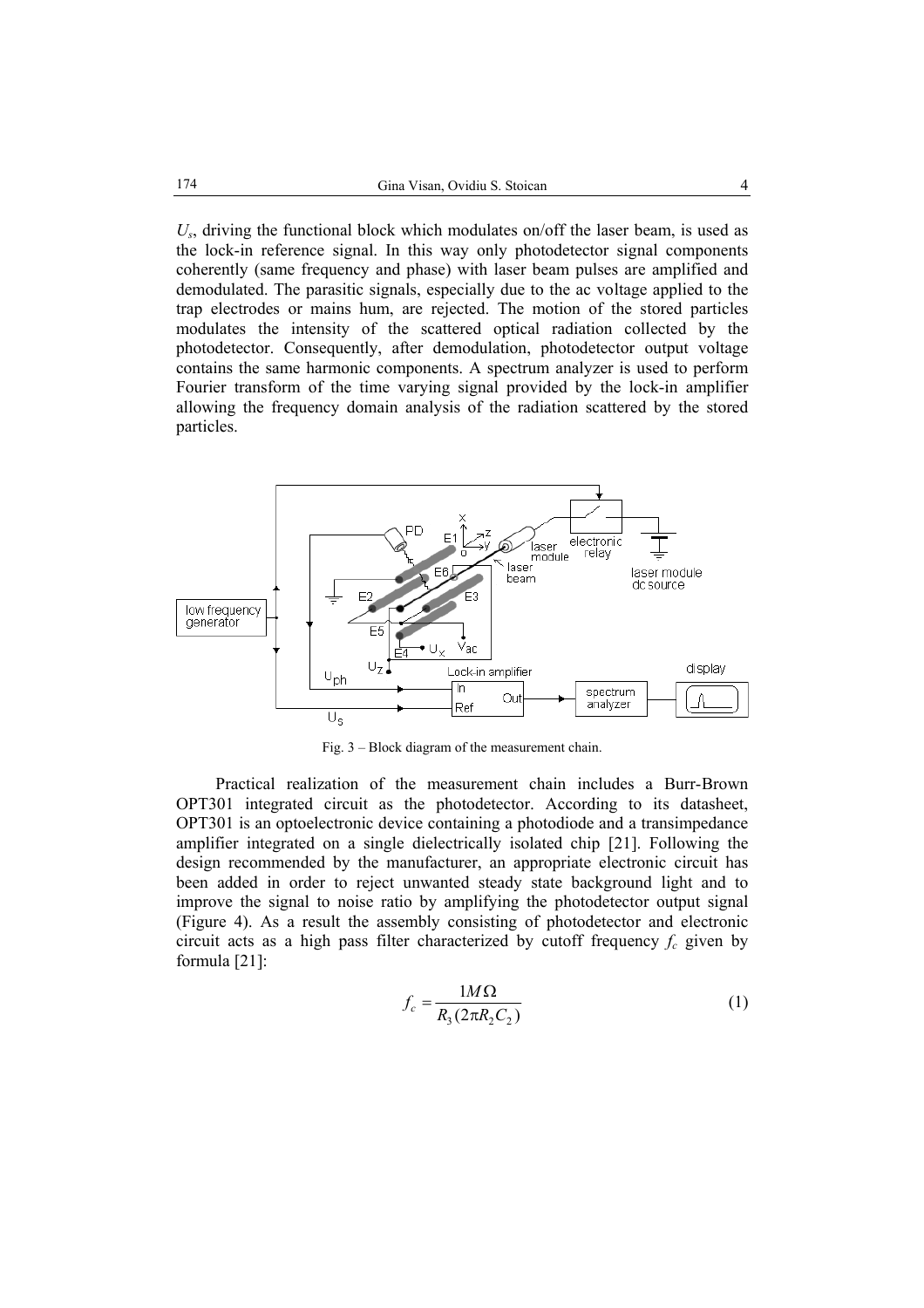Taking into account values assigned to the electronic circuit components, the cutoff frequency  $f_c \approx 16$ Hz. To prevent electrical perturbations due to the existing ac high voltage applied to the electrodes trap, the photodetector itself and associated electronic circuit are encapsulated in a grounded cylindrical shielding box. A low power laser module (650 nm, 3 mW) represents the source of the laser beam. By means of an electronic relay which switches the laser module supply current, the laser beam is modulated on/off. During measurements the switching frequency *fs* has been kept at 2kHz. The electrical signal provided by the photodetector circuit is amplified and demodulated by a lock-in amplifier Stanford Research SR830. A common data acquisition board connected to a computer is used to record and process the output signal. By using a FFT software the relative amplitude of the low frequency harmonic components of the optical radiation intensity scattered by the stored particles are displayed on the computer screen.



Fig. 4 – Electronic circuit of the photodetector [21].

# **4. NUMERICAL CALCULATION OF THE STORED PARTICLE MOTIONAL SPECTRUM FOR A PARTICULAR TRAP OPERATING POINT**

Because the motion of a charged particle in a quadrupole electric field is very well known (*e.g.* [2, 22, 23]), only the basic equations used for our numerical analysis will be summarized here. For an ideal electrodynamic trap, in the region of the longitudinal axis  $(x, y \ll R)$ , the electric potential may be expressed approximately as [22]:

$$
\Phi(x, y, t) = \frac{x^2 - y^2}{2R^2} (U_0 + V_0 \cos \Omega t)
$$
\n(2)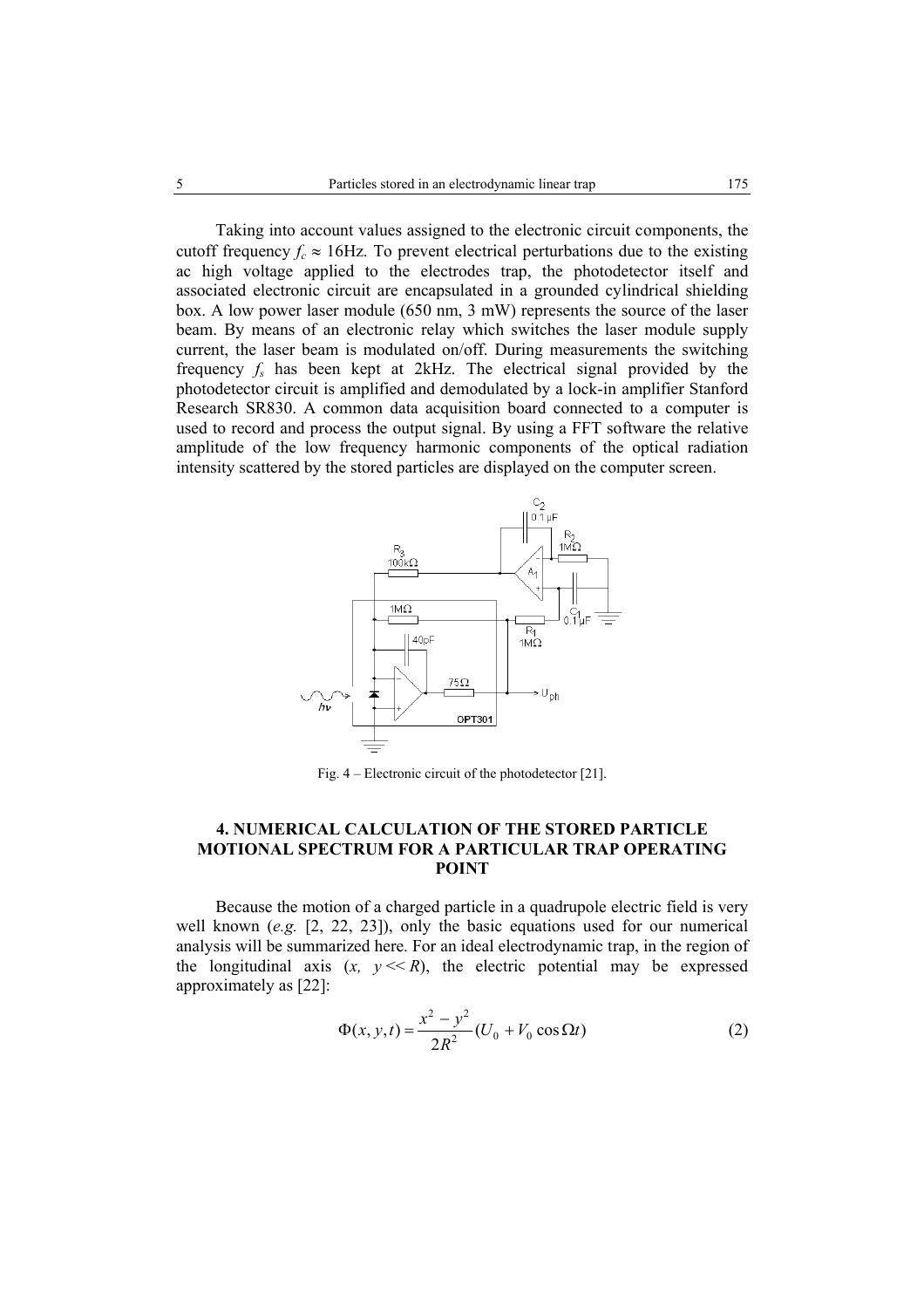where  $R$  is the radial distance from the longitudinal axis to the rod electrodes and  $\Omega = 2\pi f_0$ . Therefore, equations of motion for a charged particle of mass *M* and charge *Q* are:

$$
\frac{d^2x}{d\xi^2} + \delta \frac{dx}{d\xi} + (a_x + 2q_x \cos 2\xi)x = 0
$$
 (3)

$$
\frac{d^2 y}{d\xi^2} + \delta \frac{dy}{d\xi} + (a_y + 2q_y \cos 2\xi)y = 0
$$
 (4)

where frictional terms  $-\delta \frac{d}{dt}$ d −δ ξ  $\frac{x}{\xi}$ ,  $-\delta \frac{dy}{d\xi}$  $\frac{y}{x}$  describe the drag force exerted on the particle moving in air. The dimensionless parameters  $a_{x,y}$ ,  $q_{x,y}$ ,  $\xi$  and  $\delta$  are given by:

$$
a_x = -a_y = a = \frac{4QU_0}{M\Omega^2 R^2}, q_x = -q_y = q = \frac{2QV_0}{M\Omega^2 R^2}, \xi = \Omega t/2, \delta = \frac{6\pi \eta d}{M\Omega}, \text{ where } d
$$
  
is the diameter of the charged particle, while  $\eta = 1.8 \times 10^{-5} \text{kgm}^{-1} \text{s}^{-1}$  is air dynamic

viscosity at normal temperature and pressure. If the frictional terms are neglected, each of differential equations (3) or (4) takes the form of a Mathieu equation [24]. Its general solution has the form:

$$
u(\xi) = A_1 e^{\mu\xi} \sum_{n=-\infty}^{n=\infty} C_{2n} e^{2in\xi} + A_2 e^{-\mu\xi} \sum_{n=-\infty}^{n=\infty} C_{2n} e^{-2in\xi}
$$
 (5)

where  $u(\xi)$  may be  $x(\xi)$  or  $y(\xi)$ ,  $A_1$  and  $A_2$  are constants which depend on the initial conditions, while coefficients  $C_{2n}$  and  $\mu$  depend only on the parameters *a* and *q*. In the general case  $\mu_{x,y} = \alpha_{x,y} + i\beta_{x,y}$  where  $\alpha_{x,y}$  and  $\beta_{x,y}$  are real functions depending on  $a$  and  $q$  [22, 24, 25].

It can be proved that solutions of a Mathieu equation describe a spatial bounded trajectory (stable solutions) only for certain areas of the (*a,q*) plane called stability regions, corresponding to  $\alpha_{x,y} = 0$  and  $\beta_{x,y} \neq n$  where *n* is an integer. Outside of the stability regions, a particle will be ejected out of the trap, its motion amplitude increasing exponentially. The couples  $(a, q)$  for which  $\beta_{x,y}$   $(a, q) = n$ , define the curves bounding the stability regions. The first stability region (bounded by the curves  $\beta_{x,y}(a,q) = 0$  and  $\beta_{x,y}(a,q) = 1$  corresponds to the lowest voltages applied to the trap electrodes. For  $a = 0$  and  $q \ll 1$ ,  $\beta \approx q / \sqrt{2}$ , while for  $a = 0$ and  $\beta \approx 1$ ,  $q(\beta) \approx 0.908047 - 1.39869(1 - \beta)^2$  [2]. Therefore, in the case of the first stability region and  $a = 0$ , the stable solutions are obtained if  $0 < q < 0.908...$ .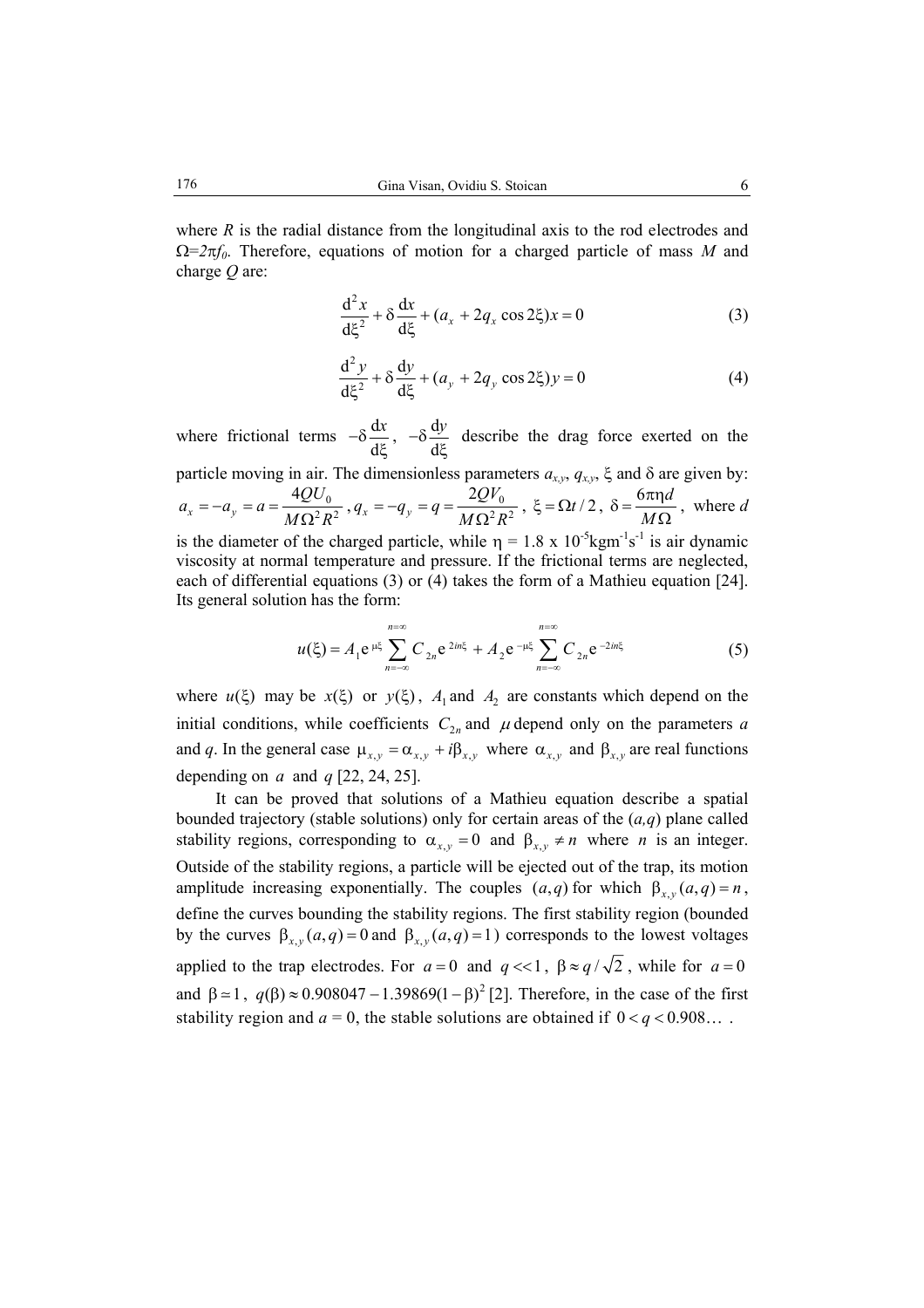

Fig. 5 – Fourier transform  $X(f)$  (a) and  $R(f)$  (b) of the rectangular  $x(t)$  and radial  $r(t)$  coordinates, respectively, for  $q_x = 0.908$ ,  $a_x = 0$ ,  $f_0 = \Omega/2\pi = 70$  Hz,  $\delta = 0.01$ . Numerical result.

Taking into account the frictional term, the first stability region is enlarged so that, depending on the value of δ, a particle can remain inside the trap even for  $q \approx 0.908$ . Near the upper bound of the first stability region the motion amplitude of the stored particle reaches a maximum but still remains lower than a finite value. This operating point of the trap is known as "spring point" [26]. Such experimental conditions can be achieved simply and are easily recognized. Fourier transforms *X(f)* and *R(f)*, of the rectangular *x(t)* and radial coordinates  $r(t) = \sqrt{x^2(t) + y^2(t)}$ , respectively, in the range from 0 to 150Hz, obtained by solving numerically differential equations (3) and (4) for an operating point of the trap close to the upper bound of the first stability region is shown in Figure 5. Fourier transforms of  $y(t)$  is similar to that of  $x(t)$ . The numerical results show that, considering air friction, close to the upper bound of the first stability region, the motional spectrum contains only a few significant components, namely at  $f_0$  for  $r(t)$  and at  $f_0/2$  and  $3f<sub>0</sub>/2$  for  $x(t)$ , respectively.

## **5. EXPERIMENTAL MEASUREMENT**

Results derived by solving numerically the equations which describes the motion of a charged particle within an electrodynamic trap have been compared to those obtained by using the measurement setup above described. Experimental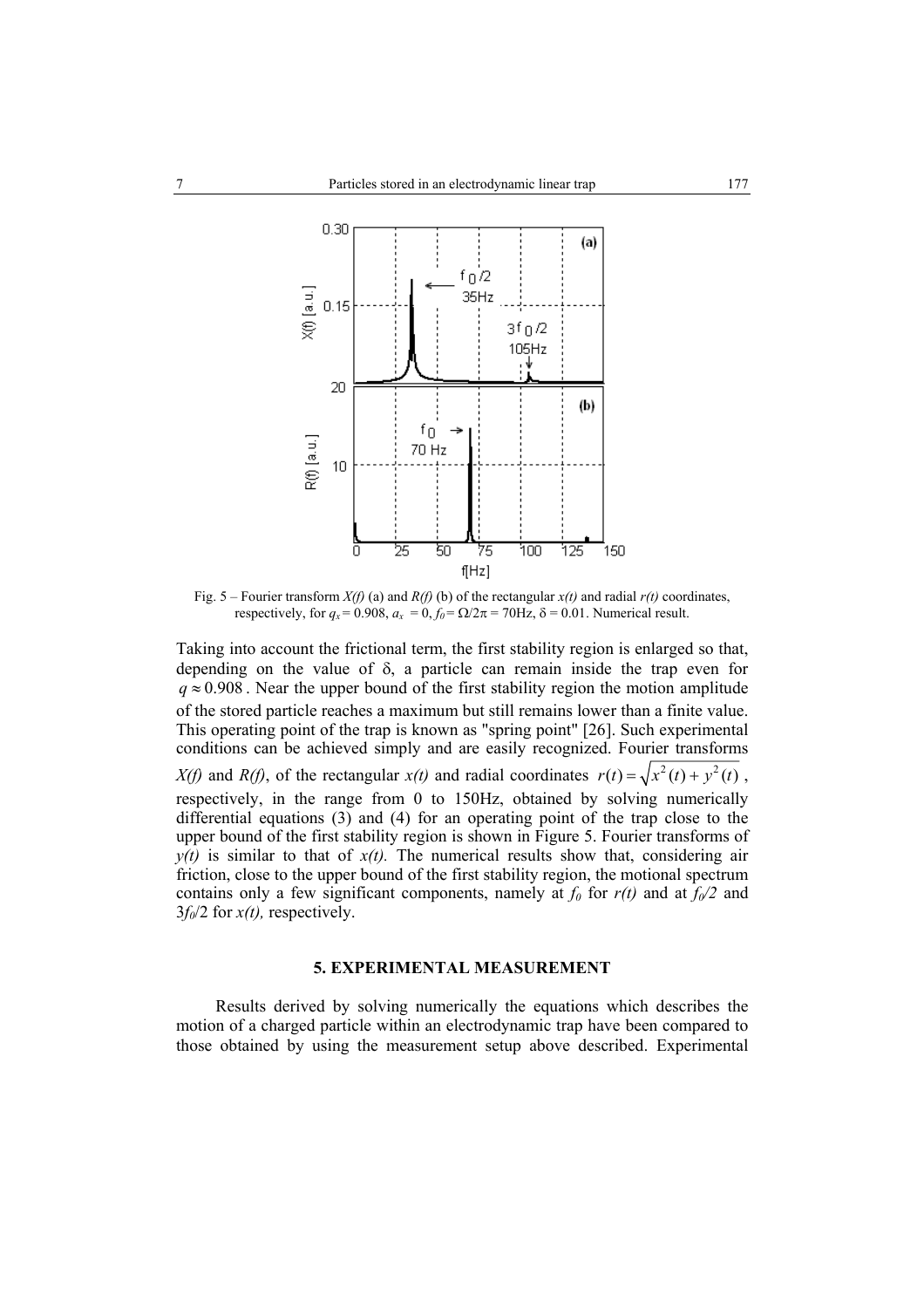observations were conducted using  $Al_2O_3$  powder, 60-200  $\mu$ m in diameter, stored at normal pressure and temperature. The working voltages  $(U_x, U_z$  and  $V_0$ ) were chosen so that the magnitude of the harmonic component of  $U_{ph}$  corresponding to  $f_0$ to reach a maximum. The spectrum of the signal at the output of the lock-in amplifier recorded in these experimental conditions is shown in Figure 6.

#### **6. CONCLUSIONS**

By comparing the recorded spectrum shown in Figure 6 with theoretical plots shown in Figure 5 it can be concluded that under assumed conditions, the spectrum of the laser radiation intensity scattered by the stored microparticles appears to be a superposition of the  $r(t)$  and  $x(t)$  (or  $y(t)$ ) harmonic components, respectively. Taking into account the particular trap operating point, corresponding to the upper bound of the first stability region,  $q_x \approx 0.908$  and specific charge can be estimated to be  $Q/M \approx 0.6 \times 10^{-3}$ C/kg. Distribution of the frequency peaks are identical both in experimental record and numerical simulation, but their relative heights are different. There are several causes for that. First of all we used a simplified theoretical approach, namely a single charged particle which is stored inside an ideal linear electrodynamic trap. In fact there is a cloud of charged particles characterized by a spatial electric charge while the actual trap is far from ideal one.



Fig. 6 – Spectrum of the lock-in amplifier output voltage near the upper bound of the first stability region. Experimental conditions:  $f_0 = 70$ Hz,  $V_0 = 3.4$ kV,  $U_x = 330$ V,  $U_z = 920$ V. Experimental result.

Thus, electric field distribution along the trap longitudinal axis may be different from that one described by (2). On the other side the electric field generated by the voltages  $U_x$  and  $U_z$  shifts the stored microparticles cloud position relative to the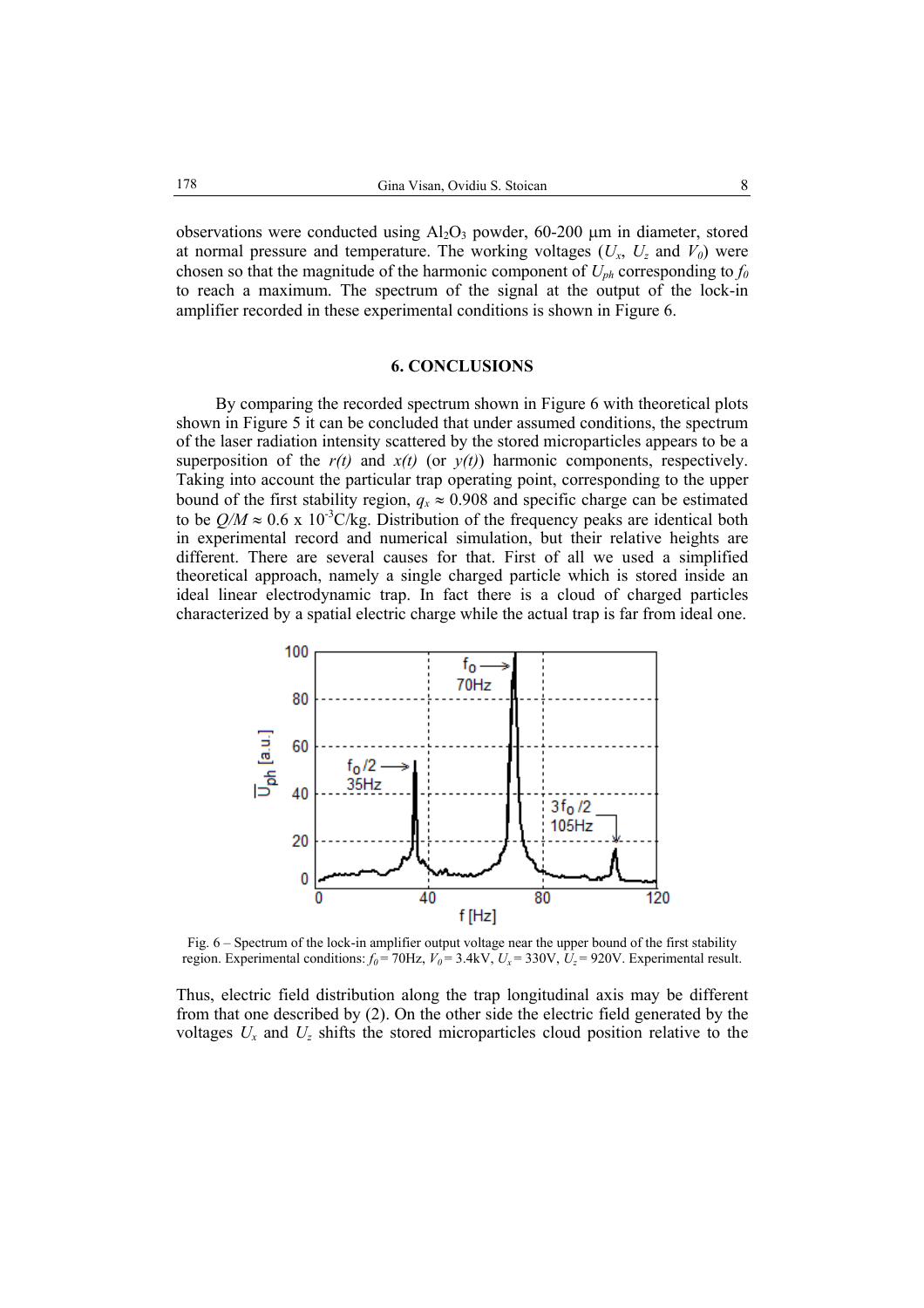trap longitudinal axis. Therefore, viewing angle of the photodetector is modified and amplitude of some harmonic components appears to be diminished. In spite of these problems which require some experimental precautions and a better theoretical model one could conclude that there is good qualitative agreement between experimental and numerical results.

*Acknowledgments.* The authors would like to thank Prof. Dr. Ioan Baltog for his permanent support and helpful comments. This work is done in the framework of the project PN 09390301.

#### REFERENCES

- 1. R. E. March, International Journal of Mass Spectrometry, **200**, 285–312 (2000).
- 2. D. J. Douglas, A. J. Frank, D. Mao, Mass Spectrometry Reviews, **24**, 1–29 (2005).
- 3. K. Blaum, Physics Reports **425**, 1–78 (2006).
- 4. J. D. Prestage, R. L. Tjoelker, and L. Maleki, Topics Appl. Phys. **79**, 195–211 (2001).
- 5. W. H. Oskay, S. A. Diddams, E. A. Donley, T. M. Fortier, T. P. Heavner, L. Hollberg, W. M. Itano, S. R. Jefferts, M. J. Delaney, K. Kim, F. Levi, T. E. Parker, J. C. Bergquist, Phys. Rev. Lett., **97**, 020801 (2006).
- 6. D. J. Wineland, W. M. Itano, Phys. Rev. A, **20**, 1521–1540 (1979).
- 7. J. I. Cirac, P. Zoller, Phys. Rev. Lett., **74**, 4091–4094 (1995).
- 8. C. Zipkes, L. Ratschbacher, C. Sias, M. Köhl, New Journal of Physics, **13**, 053020 (2011).
- 9. D. J. Wineland, C. Monroe, W. M. Itano, D. Leibfried, B. E. King, D. M. Meekhof, J. Res. Natl. Inst. Stand. Technol. **103**, 259–328 (1998).
- 10. S. Schlemmer, J. Illemann, S. Wellert, D. Gerlich, J. Appl. Phys. **90**, 5410–5418 (2001).
- 11. K. L. Carleton, D. M. Sonnenfroh, W. T. Rawlins, B. E. Wyslouzil, S. Arnold, Journal of Geophysical Research **102**, 6025–6033 (1997).
- 12. E. J. Davis, Aerosol Science and Technology, **26**, 212–254 (1997).
- 13. A. Kürten, J. Curtius, F. Helleis, E. R. Lovejoy, S. Borrmann, International Journal of Mass Spectrometry **265**, 30–39 (2007).
- 14. A. A. Zardini, S. Sjogren, C. Marcolli, U. K. Krieger, M. Gysel, E. Weingartner, U. Baltensperger, T. Peter, Atmos. Chem. Phys. **4**, 1997–2000 (2008).
- 15. R. A. Shaw, D. Lamb, A. M. Moyle, Journal of Atmospheric and Oceanic Technology **17**, 940–948 (2000).
- 16. B. Krämer, O. Hübner, H. Vortisch, L. Wöste, T. Leisnera, M. Schwell, E. Rühl, H. Baumgärtel, J. Chem. Phys. **111**, 6521–6527 (1999).
- 17. W. P. Peng, Y. C. Yang , M. W. Kang, Y. T. Lee, H. C. Chang, J. Am. Chem. Soc. **126**, 11766–11767 (2004).
- 18. O. S. Stoican, L. C. Dinca, G. Visan, S. Radan, Journal of Optoelectronics and Advanced Materials **10**, 1988–1990 (2008).
- 19. O. S. Stoican, Studies on the Interaction Between an Acoustic Wave and Levitated Microparticles, pp. 241–256 in *Wave in Fluids and Solids*, Prof. Ruben Pico Vila (Ed.), ISBN: 978-953-307- 285-2, InTech, 2011.
- 20. V. N. Gheorghe, L. Giurgiu, O. Stoican, D. Cacicovschi, R. Molnar, B. Mihalcea, Acta Physica Polonica A **93**, 625–629 (1998).
- 21. \*\*\* Burr Brown Corporation, *OPT301 Datasheet*, 1994.